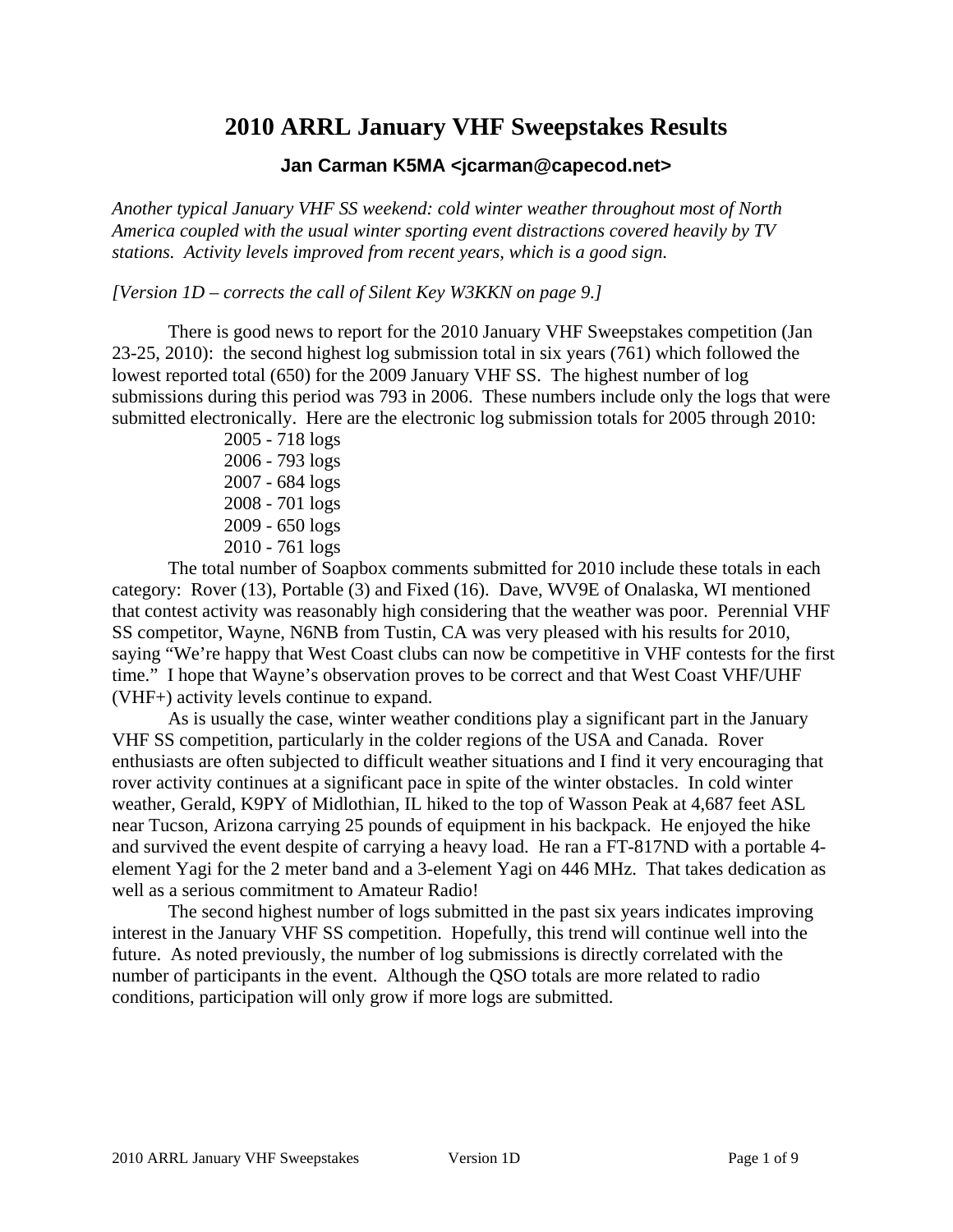#### **Propagation**

Jon, NØJK of Wichita, KS mentioned that there was no tropo at all on the 144 MHz band and no sporadic E skip on 50 MHz. He set up his portable station early Sunday morning at the "Cattle Pens" in the heart of the Flint Hills. He wondered, "Why am I doing all this?" as his fingers almost froze putting the antennas together just after dawn. Jon noted that his best DX with 10 watts transmitter output on 144 MHz was about 250 miles.



of VHF+ contest results will be struck by how few contacts are shown by these two charts from NØJK.

Ken, WB2AMU of Patchogue, NY noted that this was the first time in years in FN30 on Long Island that there was no snowfall or cold weather for his QRP portable operations. He was able to complete a good 144 MHz CW QSO with KN4SM in the FM16 grid square and also noted that he observed no sporadic E activity on 50 MHz this year. Bob, K2DRH in Albany, IL noted that "conditions were flat, flat, flat with no enhanced propagation to speak of." He also mentioned that there was no sporadic E and "nothing like the unusual tropo inversion to the east that we'd had just a weekend before."

Overall propagation observations indicate normal non-enhanced, winter conditions with no unusual openings. The few reported sporadic E and enhanced tropo contacts reported were few and far between. This was a typical winter event with tropo scatter as the primary propagation mechanism, generally reaching maximum QSO distances out to about the 300- to 400-mile range depending on terrain, transmitter power level, antenna gain/height, and propagation advantages.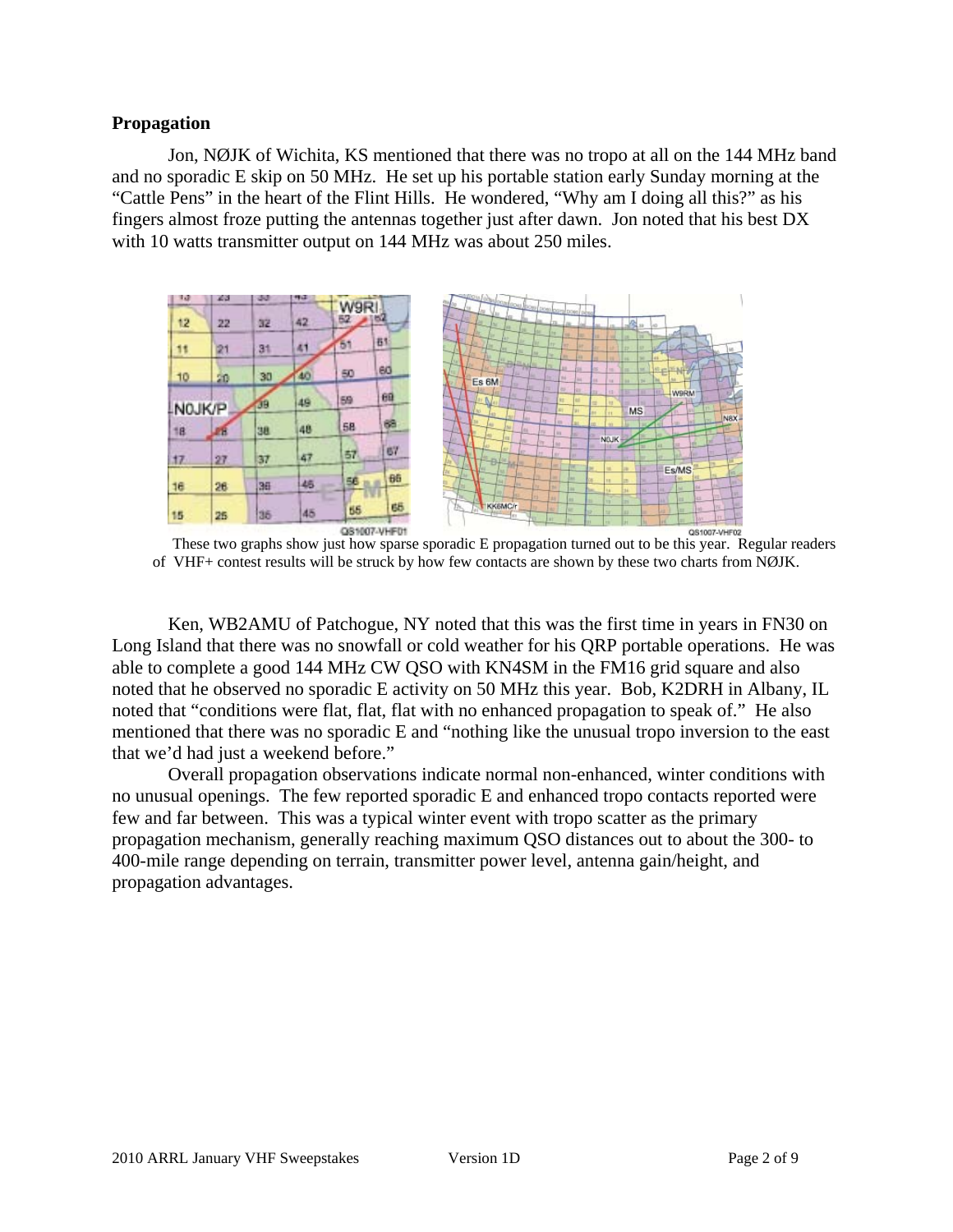#### **The National Scene**

Competition from major HF contest activities taking place on the same weekend as the January VHF SS event is now, fortunately, no longer a major issue. Participation levels were high this year and, hopefully, they will continue to grow as the VHF+ enthusiast community expands. A January weekend clear of all major North American HF competitive activities will tend to drive more VHF activity in the future. One comment, which I found rather amusing, was "dull conditions, good football." I had hoped that the competition between the January VHF SS and weekend football games was over, but I guess it will always be an issue except, perhaps, during half-time!

| Single Operator, Low Power - Band Leaders |     |                                |    |  |  |  |  |
|-------------------------------------------|-----|--------------------------------|----|--|--|--|--|
|                                           |     |                                |    |  |  |  |  |
| QSO Leaders                               |     | <b>Multiplier Leaders</b>      |    |  |  |  |  |
| <b>50 MHz</b>                             |     | <b>50 MHz</b>                  |    |  |  |  |  |
| AF1T                                      | 152 | K2DRH                          | 48 |  |  |  |  |
| K2DRH                                     | 150 | K9MU                           | 40 |  |  |  |  |
| W <sub>1</sub> TR                         | 150 | WA4GPM                         | 37 |  |  |  |  |
| WA3NUF                                    | 142 | N4QWZ                          | 36 |  |  |  |  |
| WA4GPM                                    | 134 | K8ZES                          | 28 |  |  |  |  |
| N8RA                                      | 131 | VE7DAY                         | 27 |  |  |  |  |
| W3PAW                                     | 122 | N6RMJ                          | 25 |  |  |  |  |
| N3ALN                                     | 120 | W3PAW                          | 25 |  |  |  |  |
| W3SZ                                      | 110 | K8WFN                          | 24 |  |  |  |  |
| K2PLF                                     | 106 | N8RA                           | 22 |  |  |  |  |
| K9MU                                      | 106 | KC9BQA                         | 22 |  |  |  |  |
| N6RMJ                                     | 95  | VE3KZ                          | 21 |  |  |  |  |
| WB2SIH                                    | 92  | K8SIX                          | 20 |  |  |  |  |
| N <sub>1</sub> SV                         | 92  | AF1T                           | 20 |  |  |  |  |
| K1KG                                      | 92  | VA3WLD                         | 20 |  |  |  |  |
|                                           |     | W9THD                          | 20 |  |  |  |  |
|                                           |     | K8MR                           | 20 |  |  |  |  |
| <b>144 MHz</b>                            |     | <b>144 MHz</b>                 |    |  |  |  |  |
| WB2SIH                                    | 212 | K2DRH                          | 46 |  |  |  |  |
| WB2CUT                                    | 192 | N1DPM                          | 37 |  |  |  |  |
| K <sub>2</sub> SM <sub>N</sub>            | 183 | N4QWZ                          | 36 |  |  |  |  |
| WA3NUF                                    | 180 | K8ZES                          | 32 |  |  |  |  |
| AF1T                                      | 162 | WA4GPM                         | 32 |  |  |  |  |
| K2DRH                                     | 159 | K9MU                           | 28 |  |  |  |  |
| W3KM                                      | 139 | K <sub>2</sub> SM <sub>N</sub> | 28 |  |  |  |  |
| N <sub>2</sub> V <sub>GA</sub>            | 138 | N8RA                           | 26 |  |  |  |  |
| N8RA                                      | 136 | W3KM                           | 25 |  |  |  |  |
| W3SZ                                      | 127 | VE3DXP                         | 24 |  |  |  |  |
| <b>W3ICC</b>                              | 124 | W3PAW                          | 24 |  |  |  |  |
| N3ALN                                     | 119 | AF1T                           | 22 |  |  |  |  |
| N1DPM                                     | 114 | K1KG                           | 22 |  |  |  |  |
| K1KG                                      | 113 | K8WFN                          | 22 |  |  |  |  |
| W3RJW                                     | 108 | N9YK                           | 22 |  |  |  |  |
| W2BVH                                     | 108 |                                |    |  |  |  |  |
| W <sub>1</sub> TR                         | 108 |                                |    |  |  |  |  |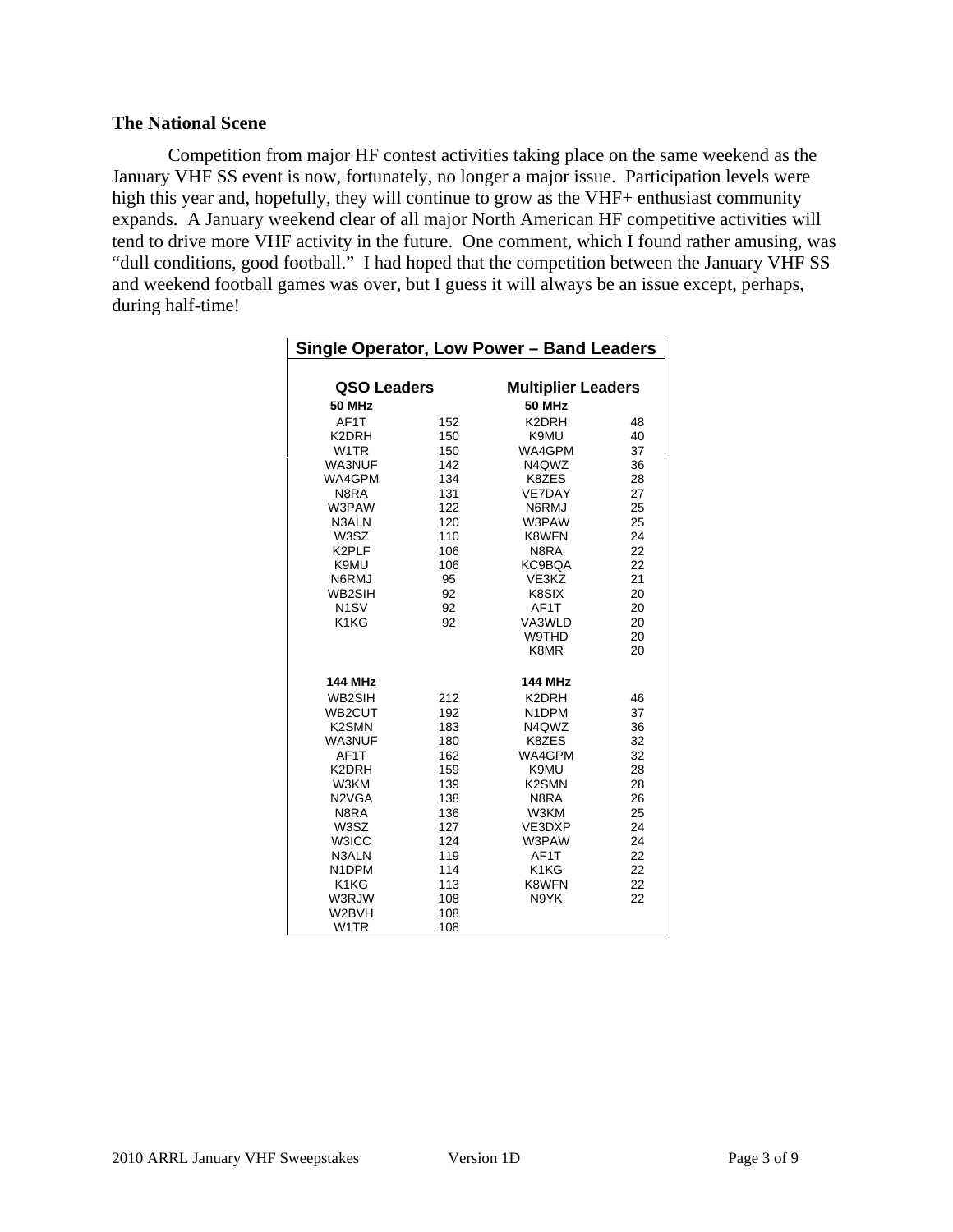Another interesting observation is the number of HF contesters who have submitted entries in the January VHF SS competition for 2010. As I look through the 'Logs Received Report' of 761 logs for the 2010 event, I have found many entries from primarily HF-oriented clubs, such as the Yankee Clipper Contest Club (YCCC), Potomac Valley Radio Club (PVRC), Northern California Contest Club (NCCC), Western New York DX Association, etc. I hope that this growing trend produces more HF enthusiasts who also choose to compete in VHF+ competitive events. Most of the newer HF radios now include the 50 MHz (6 meter) band along with the usual complement of the 160 thru 28 MHz bands. This trend is a large contributor to the growing popularity of the 50 MHz band.

|                    |         | <b>Top Ten by Category</b> |         |
|--------------------|---------|----------------------------|---------|
|                    |         |                            |         |
| Single Operator,   |         |                            |         |
| <b>Low Power</b>   |         | <b>Multioperator</b>       |         |
| W3SZ               | 144,979 | N3NGE                      | 717,676 |
| K2DRH              | 139,671 | K5QE                       | 156,060 |
| WA3NUF             | 138,810 | K3EOD                      | 104,339 |
| N1DPM              | 93,102  | WØEEA                      | 51,113  |
| AF1T               | 84,084  | W6TV                       | 30,366  |
| W3RJW              | 83,722  | KB0HH                      | 29,808  |
| W3PAW              | 66,992  | WB3IGR                     | 24,640  |
| WB2SIH             |         |                            |         |
|                    | 64,800  | N <sub>2</sub> GCZ         | 22,984  |
| K2SMN              | 60,750  | N1JEZ                      | 20,016  |
| K1KG               | 50,165  | KE <sub>1</sub> LI         | 16,641  |
| Single Operator,   |         |                            |         |
| <b>High Power</b>  |         | Rover                      |         |
| K <sub>1</sub> TEO | 415,492 | N6NB/R                     | 591,300 |
| K <sub>1</sub> RZ  | 222,772 | N6TEB/R                    | 557,925 |
| K3TUF              | 194,183 | W6XD/R                     | 556,660 |
| KØVXM              | 171,000 | W6TAI/R                    | 553,926 |
| WB2RVX             | 149,578 | K9JK/R                     | 539,160 |
| WJ9B               | 141,120 | AF6O/R                     | 532,854 |
| K3DNE              | 138,567 | KK6KK/R                    | 477,829 |
| WA2FGK             | 138,475 | N6VI/R                     | 472,125 |
| K1JT               | 128,136 | KJ6CNO/R                   | 467,728 |
| W <sub>2</sub> SJ  | 122,490 | WB2WIK/R                   | 164,619 |
| QRP Portable       |         | <b>Limited Rover</b>       |         |
| N3YMS              | 32,184  | KC2QZF/R                   | 28,842  |
| N8XA               | 6,864   | K4GUN/R                    | 26,634  |
| W9SZ               | 2,268   | WB8BZK/R                   |         |
| WB2AMU             |         |                            | 12,410  |
|                    | 1,518   | W5JMC/R                    | 5,688   |
| K9TMS              | 1,420   | WRØI/R                     | 1,911   |
| KØNR               | 741     | K2STO/R                    | 1,794   |
| WOUC               | 380     | NL7HJ/R                    | 1,764   |
| <b>NØHJZ</b>       | 192     | KB2BSL/R                   | 1,725   |
| KC8KSK             | 138     | VA7AJK/R                   | 1,577   |
| <b>NØJK</b>        | 80      | <b>KC9MKL/R</b>            | 1,545   |
| Limited            |         | Unlimited                  |         |
| Multioperator      |         | Rover                      |         |
| W3SO               | 174,564 | W6TE/R                     | 212,812 |
| KA2LIM             | 90,297  | <b>KRØVER/R</b>            | 24,327  |
| KB1DFB             | 66,960  |                            |         |
| W9RM               | 60,759  |                            |         |
| W3HZU              | 44,560  |                            |         |
| W1QK               | 33,733  |                            |         |
| WO9S               | 25,258  |                            |         |
| W4NH               | 22,542  |                            |         |
| N8ZM               | 19,783  |                            |         |
| K <sub>2</sub> QO  | 12,768  |                            |         |
|                    |         |                            |         |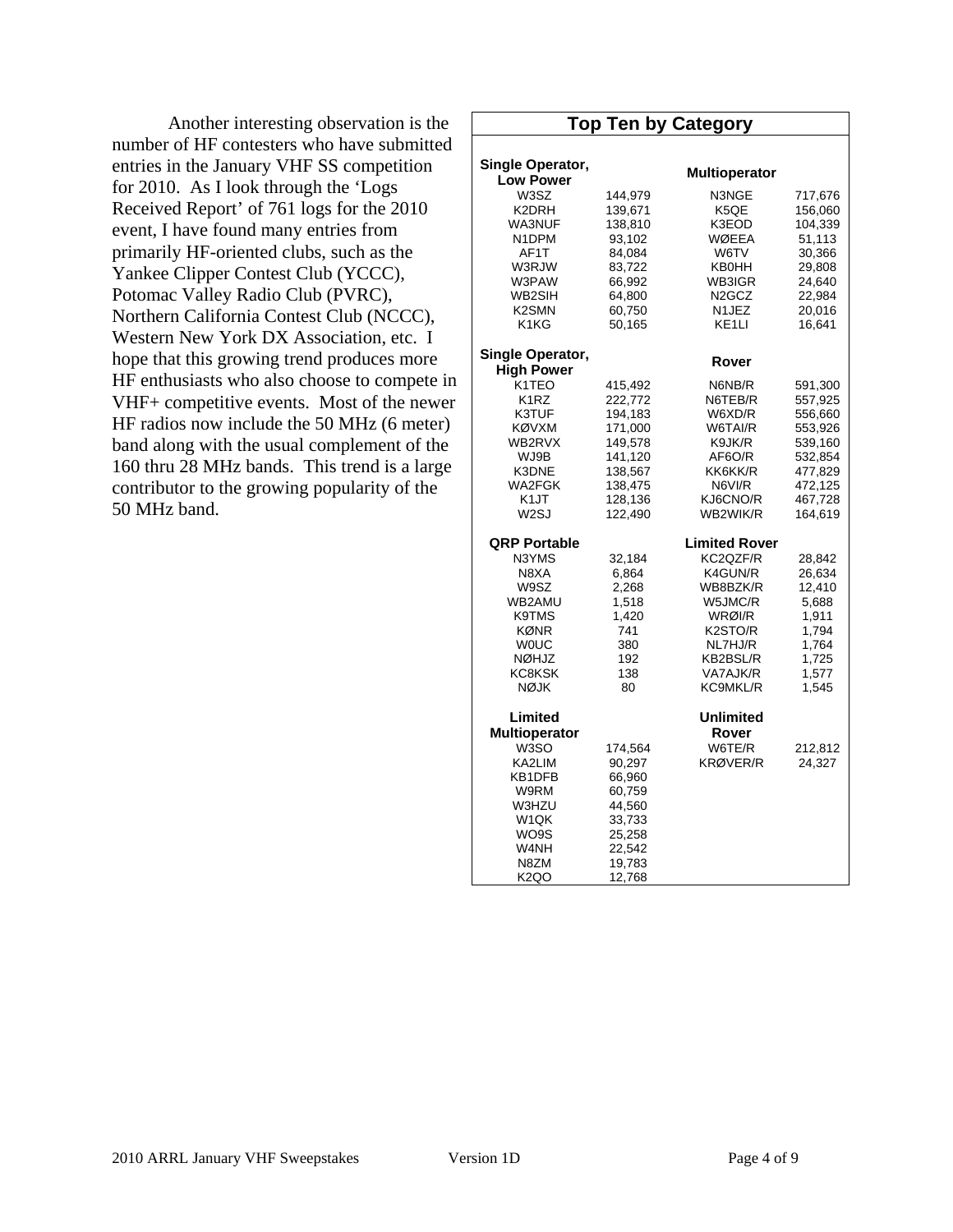| <b>Division Winners by Category</b>                                                |                     |         |                    |                    |         |                    |                        |         |  |  |
|------------------------------------------------------------------------------------|---------------------|---------|--------------------|--------------------|---------|--------------------|------------------------|---------|--|--|
| <b>Single Operator, Low Power</b><br><b>Limited Multioperator</b><br>Rover         |                     |         |                    |                    |         |                    |                        |         |  |  |
| Atlantic                                                                           | W3SZ                | 144,979 | Atlantic           | W3SO               | 174,564 | Atlantic           | K1DS/R                 | 152,334 |  |  |
| Central                                                                            | K2DRH               | 139,671 | Central            | W9RM               | 60,759  | Central            | W9FZ/R                 | 19,890  |  |  |
| Dakota                                                                             | <b>KØSIX</b>        | 8,507   | Dakota             | WØVB               | 5,842   | Dakota             | (+KC9RDC)<br>WØZQ/R    | 2,595   |  |  |
| Delta                                                                              | N4QWZ               | 40,748  | Delta              | W4OAR              | 2,158   | Delta              | AG4V/R                 | 6,201   |  |  |
| <b>Great Lakes</b>                                                                 | K8MR                | 17,000  | <b>Great Lakes</b> | N8ZM               | 19,783  | <b>Great Lakes</b> | NE8I/R                 | 4,482   |  |  |
| Hudson                                                                             | WB2SIH              | 64,800  | Hudson             | K2OAK              | 10,197  | Hudson             | KJ1K/R                 | 21,318  |  |  |
| Midwest                                                                            | <b>NØLL</b>         | 8,631   | Midwest            | <b>NØLD</b>        | 1,508   | Midwest            | No Entrant             |         |  |  |
| New England                                                                        | N1DPM               | 93,102  | New England        | KB1DFB             | 66,960  | New England        | No Entrant             |         |  |  |
| Northwestern                                                                       | KD7UO               | 5,070   | Northwestern       | KF7EEL             | 3       | Northwestern       | K7HPT/R                | 6,552   |  |  |
| Pacific                                                                            | K1YQP               | 9,415   | Pacific            | KB5WIA             | 360     | Pacific            | WB2WIK/R               | 164,619 |  |  |
| Roanoke                                                                            | K4FJW               | 9,114   | Roanoke            | N4ARR              | 1,224   | Roanoke            | No Entrant             |         |  |  |
| Rocky Mountain                                                                     | NØYE                | 6,144   | Rocky Mountain     | No Entrant         |         | Rocky Mountain     | NØLP/R                 | 15,463  |  |  |
| Southeastern                                                                       | W2BZY               | 16,591  | Southeastern       | W4NH               | 22,542  | Southeastern       | N <sub>2</sub> CEI/R   | 101,244 |  |  |
| Southwestern                                                                       | N6RMJ               | 19,404  | Southwestern       | W7PBJ              | 261     | Southwestern       | N6NB/R                 | 591,300 |  |  |
| <b>West Gulf</b>                                                                   | W6ZI                | 3,612   | <b>West Gulf</b>   | NR5M               | 2,400   | West Gulf          | AE5BN/R                | 57,672  |  |  |
| Canada                                                                             | VE3SMA              | 18,104  | Canada             | No Entrant         |         | Canada             | VE3OIL/R               | 37,962  |  |  |
|                                                                                    |                     |         |                    |                    |         |                    |                        |         |  |  |
| <b>Limited Rover</b><br><b>Single Operator, High Power</b><br><b>Multioperator</b> |                     |         |                    |                    |         |                    |                        |         |  |  |
| Atlantic                                                                           | K <sub>1</sub> RZ   | 222,772 | Atlantic           | N3NGE              | 717,676 | Atlantic           | KC2QZF/R               | 28,842  |  |  |
| Central                                                                            | K9EA                | 32,571  | Central            | KO9A               | 9,761   | Central            | WB8BZK/R               | 12,410  |  |  |
| Dakota                                                                             | <b>WØGHZ</b>        | 26,962  | Dakota             | No Entrant         |         | Dakota             | No Entrant             |         |  |  |
| Delta                                                                              | K5WBX               | 1,537   | Delta              | N4JQQ              | 5,217   | Delta              | WA4JA/R                | 1,500   |  |  |
| <b>Great Lakes</b>                                                                 | K8MD                | 46,816  | <b>Great Lakes</b> | W8RU               | 12,648  | <b>Great Lakes</b> | No Entrant             |         |  |  |
| Hudson                                                                             | W2KV                | 9,477   | Hudson             | N <sub>2</sub> GCZ | 22,984  | Hudson             | KB2BSL/R               | 1,725   |  |  |
| Midwest                                                                            | WQØP                | 2,774   | Midwest            | KØKU               | 48      | Midwest            | WRØI/R                 | 1,911   |  |  |
| New England                                                                        | K1TEO               | 415,492 | New England        | N1JEZ              | 20,016  | New England        | N1FJ/R                 | 646     |  |  |
| Northwestern                                                                       | W7CE                | 36,182  | Northwestern       | No Entrant         |         | Northwestern       | NL7HJ/R                | 1,764   |  |  |
| Pacific                                                                            | NU6S                | 4,288   | Pacific            | W6TV               | 30,366  | Pacific            | No Entrant             |         |  |  |
| Roanoke                                                                            | K <sub>4Q</sub>     | 58,590  | Roanoke            | WY3P               | 13,920  | Roanoke            | K4GUN/R                | 26,634  |  |  |
| Rocky Mountain                                                                     | <b>WA7KYM</b>       | 440     | Rocky Mountain     | WØEEA              | 51,113  | Rocky Mountain     | No Entrant             |         |  |  |
| Southeastern                                                                       | <b>KØVXM</b>        | 171,000 | Southeastern       | No Entrant         |         | Southeastern       | K2STO/R                | 1,794   |  |  |
| Southwestern                                                                       | KC6SEH              | 5,828   | Southwestern       | No Entrant         |         | Southwestern       | N6ZE/R                 | 1,332   |  |  |
| West Gulf                                                                          | K5LLL               | 26,208  | <b>West Gulf</b>   | K5QE               | 156,060 | West Gulf          | KD5IKG/R               | 481     |  |  |
| Canada                                                                             | VE3ZV               | 27,534  | Canada             | VE6AO              | 476     | Canada             | VA7AJK/R               | 1,577   |  |  |
|                                                                                    | <b>QRP Portable</b> |         |                    |                    |         |                    | <b>Unlimited Rover</b> |         |  |  |
| Atlantic                                                                           | N3YMS               | 32,184  |                    |                    |         | Pacific            | W6TE/R                 | 212,812 |  |  |
| Central                                                                            | W9SZ                | 2,268   |                    |                    |         | Rocky Mountain     | KRØVER/R               | 24,327  |  |  |
| Dakota                                                                             | WØUC                | 380     |                    |                    |         |                    |                        |         |  |  |
| Delta                                                                              | No Entrant          |         |                    |                    |         |                    |                        |         |  |  |
| <b>Great Lakes</b>                                                                 | N8XA                | 6,864   |                    |                    |         |                    |                        |         |  |  |
| Hudson                                                                             | WB2AMU              | 1,518   |                    |                    |         |                    |                        |         |  |  |
| Midwest                                                                            | <b>NØJK</b>         | 80      |                    |                    |         |                    |                        |         |  |  |
| New England                                                                        | K1EXE               | 60      |                    |                    |         |                    |                        |         |  |  |
| Northwestern                                                                       | No Entrant          |         |                    |                    |         |                    |                        |         |  |  |
| Pacific                                                                            | K9TMS               | 1,420   |                    |                    |         |                    |                        |         |  |  |
| Roanoke                                                                            | KC8KSK              | 138     |                    |                    |         |                    |                        |         |  |  |
| Rocky Mountain                                                                     | KØNR                | 741     |                    |                    |         |                    |                        |         |  |  |
| Southeastern                                                                       | K2ULR               | 1       |                    |                    |         |                    |                        |         |  |  |
| Southwestern                                                                       | K9PY                | 50      |                    |                    |         |                    |                        |         |  |  |
| West Gulf                                                                          | No Entrant          |         |                    |                    |         |                    |                        |         |  |  |
| Canada                                                                             | VA3RKM              | 56      |                    |                    |         |                    |                        |         |  |  |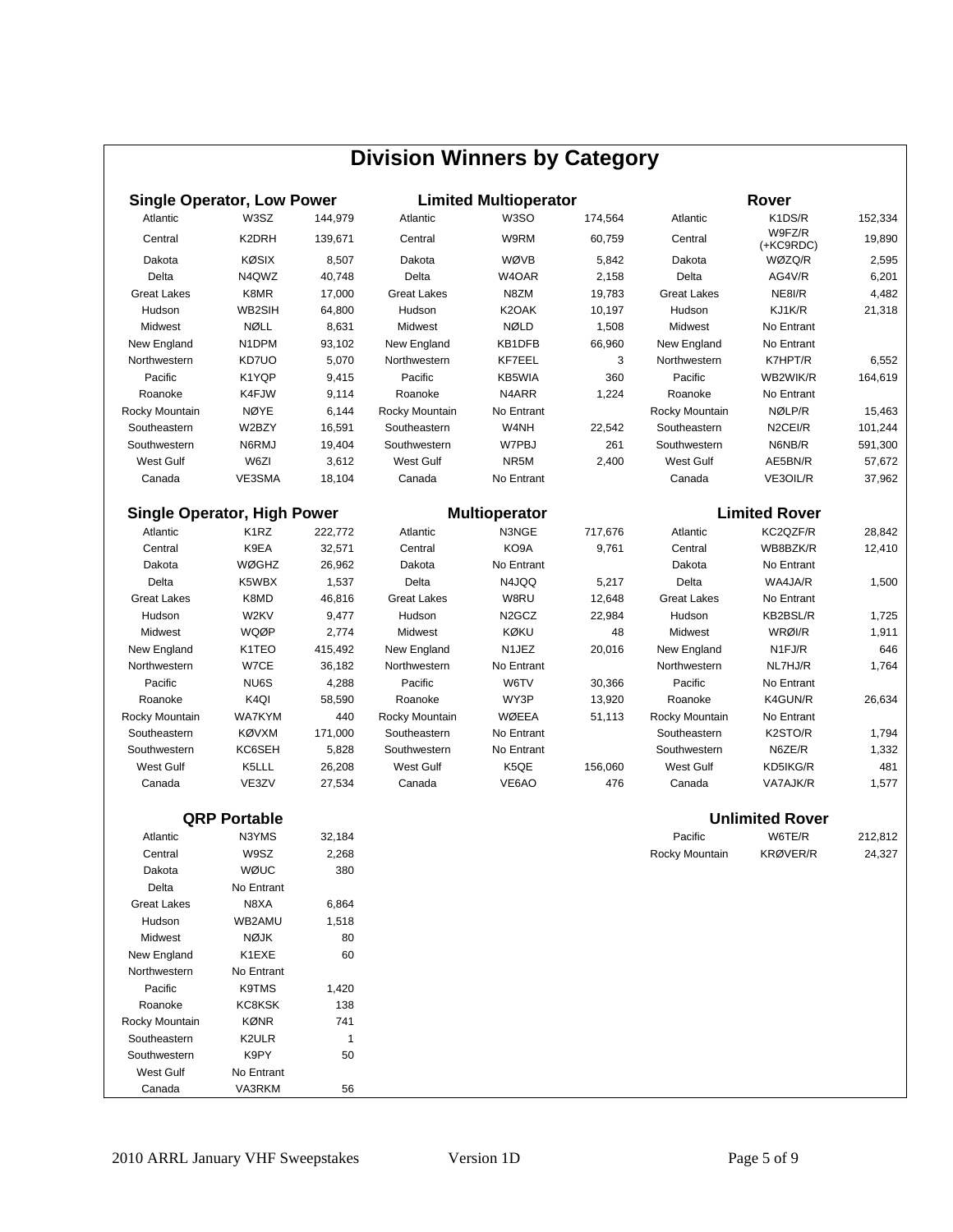#### **Single Operator Categories**

Roger, W3SZ of Reading, PA took the top position in the Single Operator, Low Power (SOLP) category with a score of 144,979 points, more than two and a half times the fourth-place score he produced in 2009. This score was down slightly from last year's SOLP leader, Bob, K2DRH of Albany, IL who finished in second place with a 139,671-point score. The number three spot was captured by Phil, WA3NUF of Warminster, PA with 138,810 points, followed by Fred, N1DPM and Dale, AF1T in the number four and five spots. The top six through ten spots in SOLP were filled in order by W3RJW, W3PAW, WB2SIH, K2SMN and K1KG. Like most of last year's scores, this year's totals are down primarily because of low levels of sporadic E propagation. Scores tend to be lower in VHF+ competitions when there are few, if any, mechanisms to propagate VHF+ transmissions beyond normal ground wave and tropo scatter range.

The Single Operator, High Power (SOHP) category leader was last year's winner, Jeff, K1TEO of Trumbull, CT with a total of 415,492 points, slightly less than his 432k point 2009 effort. Jeff has been a consistent winner in the VHF+ arena, the result of an outstanding location coupled with well-organized and implemented electronics and tower/antenna/transmission line systems. The second-place position goes to Dave, K1RZ of Damascus, MD, up one notch from the third spot last year with a 222,772 point score. Phil, K3TUF, Ephrata, PA takes the number three position, down one place from last year at 194k points. Charles, KØVXM on Merritt Island, FL claims the fourth spot with 171k points, followed by WJ9B, K3DNE, WA2FGK, K1JT and W2SJ rounding out the top ten all with very close scores.

### **QRP Portable (QRP)**

Nick, N3YMS of Felton, DE took the top position in the QRP Portable category again this year with 32,184 points following his first-place victory in 2009 with a 21,161 point finish. Nick improved his score by more than 12,000 points compared with his results last year. He clearly knows where the best operating sites are located for optimum low power performance. Second place in QRP goes to Phil, N8XA, Dayton, OH with 6,864 points, followed by Zach, W9SZ with 2,268, Ken, WB2AMU at 1,518, and Tom, K9TMS at 1,420 points rounding out the top five. The final top ten QRP entries include KØNR, WØUC, NØHJZ, KC8KSK and NØJK in order.

#### **Limited Multioperator (LM)**

The Limited Multioperator category permits entrants to operate on a maximum of four bands of their choice. There were a total of 33 LM entries covering the four bottom VHF bands (50, 144, 222 and 432 MHz), representing three fewer entries than last year and nine fewer than in 2008. This trend appears to be moving in the wrong direction!

The leader in the LM category by a wide margin is W3SO, the Wopsononock Mountaintop Operators (club station) of Altoona, PA with a score of 174,564 points produced by 36 club members. This substantial effort surpassed the excellent 2009 score by the K1JT team (102,582 points). Second place goes to Ken, KA2LIM in Dayville, CT with 90,297 points, followed in third position by Kim, KB1DFB also of Dayville. Keith, W9RM of Hampshire, IL took the number four position followed by W3HZU, the Keystone VHF Club station in fifth place. The remaining top six through ten LM finalists are W1QK, WO9S, W4NH, N8ZM and K2QO in order.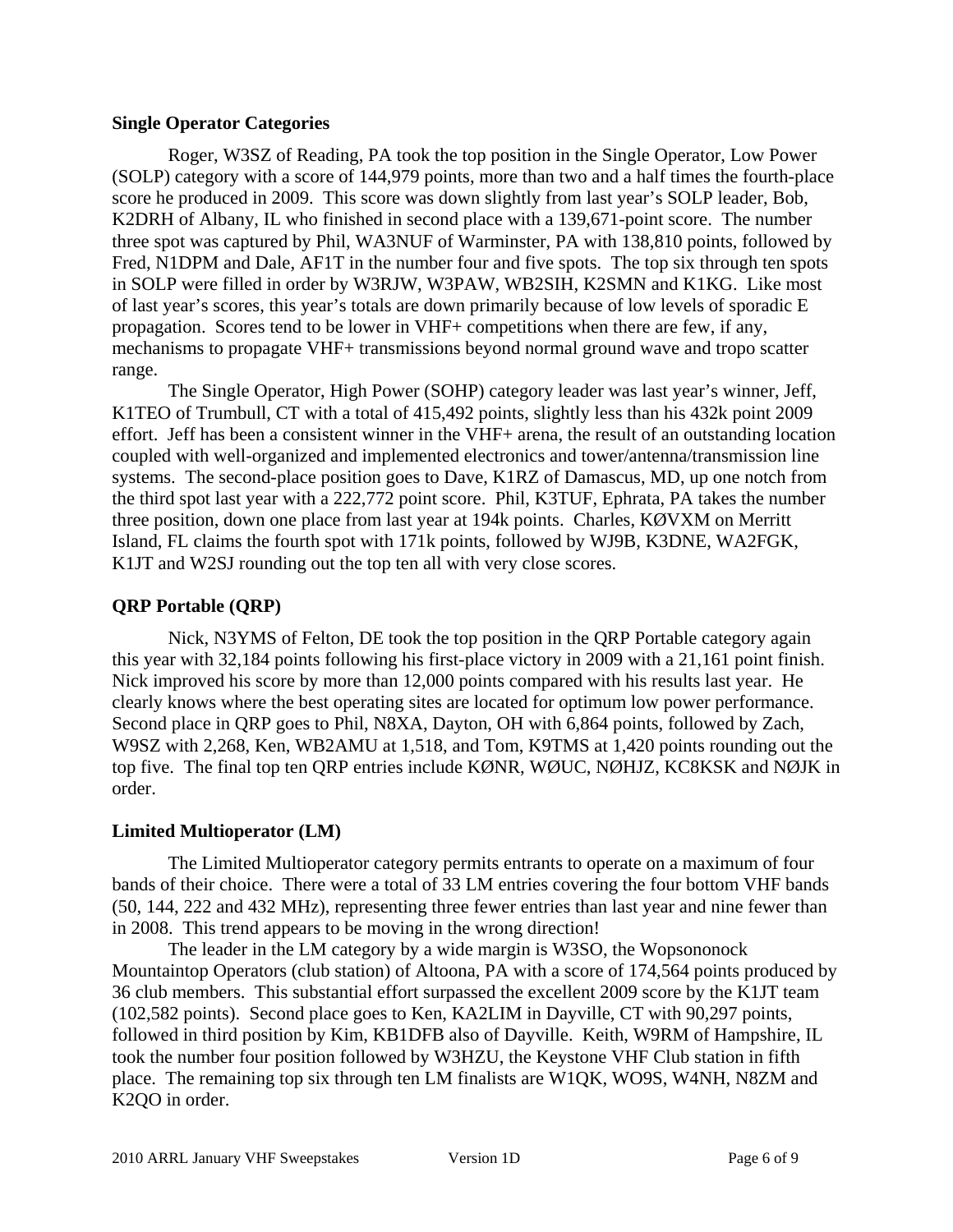| <b>Regional Leaders by Category</b>                                                                                                                                                                               |                                                                                              |                                                                                                                         |                                                                                                          |                                                                                       |                                                                                                                                |                                                                                              |                                                                                         |                                                                                                                                |                                                                                                       |                                                                                  |                                                                                                                                |                                                                                            |                                                                                  |                                                                           |
|-------------------------------------------------------------------------------------------------------------------------------------------------------------------------------------------------------------------|----------------------------------------------------------------------------------------------|-------------------------------------------------------------------------------------------------------------------------|----------------------------------------------------------------------------------------------------------|---------------------------------------------------------------------------------------|--------------------------------------------------------------------------------------------------------------------------------|----------------------------------------------------------------------------------------------|-----------------------------------------------------------------------------------------|--------------------------------------------------------------------------------------------------------------------------------|-------------------------------------------------------------------------------------------------------|----------------------------------------------------------------------------------|--------------------------------------------------------------------------------------------------------------------------------|--------------------------------------------------------------------------------------------|----------------------------------------------------------------------------------|---------------------------------------------------------------------------|
| Boxes list call sign, score, and category (SL - Single Op, Low Power; SH - Single Op, High Power; QP - QRP Portable,<br>LM - Limited MO; MO - Multioperator; R - Rover; RL - Limited Rover; RU - Unlimited Rover) |                                                                                              |                                                                                                                         |                                                                                                          |                                                                                       |                                                                                                                                |                                                                                              |                                                                                         |                                                                                                                                |                                                                                                       |                                                                                  |                                                                                                                                |                                                                                            |                                                                                  |                                                                           |
| <b>Northeast Region</b><br><b>Southeast Region</b><br><b>Central Region</b><br><b>Midwest Region</b><br><b>West Coast Region</b>                                                                                  |                                                                                              |                                                                                                                         |                                                                                                          |                                                                                       |                                                                                                                                |                                                                                              |                                                                                         |                                                                                                                                |                                                                                                       |                                                                                  |                                                                                                                                |                                                                                            |                                                                                  |                                                                           |
| <b>Atlantic Divisions; Maritime and</b>                                                                                                                                                                           | New England, Hudson and<br><b>Quebec Sections</b>                                            |                                                                                                                         | Delta, Roanoke and Southeastern<br><b>Divisions</b>                                                      |                                                                                       |                                                                                                                                | <b>Central and Great Lakes</b><br><b>Divisions: Ontario Section</b>                          |                                                                                         | Dakota, Midwest, Rocky Mountain<br>and West Gulf Divisions;<br><b>Manitoba and Saskatchewan</b><br><b>Sections</b>             |                                                                                                       |                                                                                  | Pacific, Northwestern and<br><b>Southwestern Divisions:</b><br>Alberta, British Columbia and<br><b>NWT Sections</b>            |                                                                                            |                                                                                  |                                                                           |
| W3SZ<br>WA3NUF<br>N1DPM<br>AF1T<br>W3RJW<br>K1TEO<br>K <sub>1</sub> RZ<br>K3TUF<br>WB2RVX                                                                                                                         | 144,979<br>138,810<br>93,102<br>84,084<br>83,722<br>415,492<br>222,772<br>194,183<br>149,578 | SL<br><b>SL</b><br><b>SL</b><br><b>SL</b><br><b>SL</b><br><b>SH</b><br><b>SH</b><br><b>SH</b><br><b>SH</b><br><b>SH</b> | N4QWZ<br>W2BZY<br>K4FJW<br>K4ZOO<br>WA4QYK<br><b>KØVXM</b><br>WJ9B<br>W4ZRZ<br>K <sub>4</sub> QI<br>KE2N | 40.748<br>16,591<br>9.114<br>8,326<br>7,315<br>171,000<br>141.120<br>58,630<br>58,590 | <b>SL</b><br><b>SL</b><br><b>SL</b><br><b>SL</b><br><b>SL</b><br><b>SH</b><br><b>SH</b><br><b>SH</b><br><b>SH</b><br><b>SH</b> | K2DRH<br>K9MU<br>KC9BQA<br><b>WA9FIH</b><br>VE3SMA<br>K8MD<br>K9EA<br>VE3ZV<br>K8CC<br>K2YAZ | 139,671<br>29,280<br>26,640<br>19,965<br>18,104<br>46,816<br>32,571<br>27,534<br>17,009 | <b>SL</b><br><b>SL</b><br><b>SL</b><br><b>SL</b><br><b>SL</b><br><b>SH</b><br><b>SH</b><br><b>SH</b><br><b>SH</b><br><b>SH</b> | <b>NØLL</b><br><b>KØSIX</b><br><b>NØYE</b><br>W6ZI<br>WØETT<br><b>WØGHZ</b><br>K5LLL<br>W5LUA<br>WØZQ | 8,631<br>8,507<br>6,144<br>3,612<br>2,596<br>26.962<br>26,208<br>17,875<br>9,512 | <b>SL</b><br><b>SL</b><br><b>SL</b><br><b>SL</b><br><b>SL</b><br><b>SH</b><br><b>SH</b><br><b>SH</b><br><b>SH</b><br><b>SH</b> | N6RMJ<br>K1YQP<br>KD7UO<br>K6XN<br>W6OMF<br>W7CE<br>N7EPD<br>K7CW<br>W7GLF<br><b>KE7SW</b> | 19,404<br>9,415<br>5,070<br>4,920<br>3,906<br>36,182<br>17,848<br>9,476<br>7,392 | Α<br>A<br>A<br>Α<br>Α<br>B<br>B<br>B<br>B<br>B                            |
| K3DNE<br>N3YMS<br>WB2AMU<br>K1EXE<br>KB2AYU<br>WA1LEI                                                                                                                                                             | 138,567<br>32,184<br>1,518<br>60<br>45<br>39                                                 | QP<br>QP<br>QP<br>QP<br>QP                                                                                              | KC8KSK<br><b>K7RLL</b><br>K2ULR                                                                          | 57,072<br>138<br>15<br>$\overline{1}$                                                 | QP<br>QP<br>QP                                                                                                                 | N8XA<br>W9SZ<br>VA3RKM                                                                       | 16,133<br>6,864<br>2,268<br>56                                                          | OP<br>QP<br>QP                                                                                                                 | <b>KØAWU</b><br><b>KØNR</b><br>WØUC<br><b>NØHJZ</b><br><b>NØJK</b><br>KD7WPJ                          | 5,720<br>741<br>380<br>192<br>80<br>48                                           | QP<br>QP<br>QP<br>QP<br>QP                                                                                                     | K9TMS<br>K9PY<br>W6MDH<br>W6CT                                                             | 6,534<br>1,420<br>50<br>12<br>$\overline{4}$                                     | Q<br>Q<br>Q<br>$\Omega$                                                   |
| W <sub>3</sub> SO<br>KA2LIM<br>KB1DFB<br>W3HZU<br>W <sub>1</sub> QK                                                                                                                                               | 174.564<br>90,297<br>66,960<br>44,560<br>33,733                                              | <b>LM</b><br><b>LM</b><br>LM<br>LМ<br><b>LM</b>                                                                         | W4NH<br>K <sub>1</sub> K <sub>C</sub><br>W4OAR<br>N4ARR<br>WB8COX                                        | 22.542<br>2,639<br>2,158<br>1,224<br>720                                              | <b>LM</b><br>LM<br>LM<br>LM<br>LM                                                                                              | W9RM<br>WO9S<br>N8ZM<br>N9TF<br>W9RVG                                                        | 60.759<br>25,258<br>19,783<br>10,122<br>7,434                                           | <b>LM</b><br><b>LM</b><br><b>LM</b><br>LM<br><b>LM</b>                                                                         | WØVB<br>NR5M<br>WD5IYF<br><b>NØLD</b>                                                                 | 5.842<br>2,400<br>2,065<br>1,508                                                 | LM<br>LM<br>LM<br>LM                                                                                                           | KB5WIA<br>W7PBJ<br>AI6O<br>W6RKC<br><b>K7MKL</b>                                           | 360<br>261<br>154<br>20<br>14                                                    | L<br>L<br>L<br>L                                                          |
| N3NGE<br>K3EOD<br>WB3IGR<br>N <sub>2</sub> GCZ<br>N1JEZ                                                                                                                                                           | 717,676<br>104,339<br>24.640<br>22,984<br>20,016                                             | <b>MO</b><br><b>MO</b><br><b>MO</b><br><b>MO</b><br><b>MO</b>                                                           | WY3P<br>N4JQQ                                                                                            | 13,920<br>5,217                                                                       | <b>MO</b><br><b>MO</b>                                                                                                         | W8RU<br>KO9A<br>N <sub>2</sub> BJ                                                            | 12.648<br>9,761<br>2,050                                                                | <b>MO</b><br><b>MO</b><br><b>MO</b>                                                                                            | K5QE<br><b>WØEEA</b><br><b>KBØHH</b><br>KC5MVZ<br><b>KØKU</b>                                         | 156,060<br>51,113<br>29.808<br>98<br>48                                          | <b>MO</b><br><b>MO</b><br><b>MO</b><br><b>MO</b><br><b>MO</b>                                                                  | W6TV<br>W6YX<br>VE6AO                                                                      | 30,366<br>10,857<br>476                                                          | M<br>M<br>M                                                               |
| K1DS/R<br>NN3Q/R<br>KJ1K/R<br>K3IUV/R<br>KB3GJT/R                                                                                                                                                                 | 152,334<br>44.982<br>21,318<br>9,637<br>6,006                                                | $\mathsf{R}$<br>R<br>$\mathsf{R}$<br>R<br>R                                                                             | N2CEI/R<br>K4SME/R<br>K4GUN/R<br>WA2IID/R<br>AG4V/R                                                      | 101,244<br>45.840<br>26,634<br>15,155<br>6.201                                        | R<br>R<br>R<br>R<br>R                                                                                                          | VE3OIL/R<br>W9FZ/R<br>NE8I/R<br>K9TMS/R<br>N9YH/R                                            | 37,962<br>19.890<br>4,482<br>2,664<br>1.708                                             | R<br>R<br>$\mathsf{R}$<br>$\mathsf R$<br>$\mathsf{R}$                                                                          | AE5BN/R<br>AE5P/R<br>K5GJ/R<br>NØLP/R<br>WK5F/R                                                       | 57,672<br>52.712<br>22,981<br>15,463<br>13,908                                   | R<br>R<br>R<br>R<br>R                                                                                                          | N6NB/R<br>N6TEB/R<br>W6XD/R<br>W6TAI/R<br>K9JK/R                                           | 591,300<br>557,925<br>556,660<br>553,926<br>539,160                              | $\mathsf{R}$<br>$\mathsf{R}$<br>${\sf R}$<br>$\mathsf{R}$<br>$\mathsf{R}$ |
| KC2QZF/R<br>KB2BSL/R<br>N1XKT/R<br>N <sub>1FJ/R</sub>                                                                                                                                                             | 28,842<br>1,725<br>1,050<br>646                                                              | <b>RL</b><br><b>RL</b><br><b>RL</b><br><b>RL</b>                                                                        | K4GUN/R<br>W5JMC/R<br>K2STO/R<br>WA4JA/R<br>N4TZH/R                                                      | 26.634<br>5,688<br>1,794<br>1,500<br>350                                              | <b>RL</b><br><b>RL</b><br><b>RL</b><br><b>RL</b><br><b>RL</b>                                                                  | WB8BZK/R<br>KC9MK/R<br>VE3RKS/R<br>N9IFG/R<br>KC9NJZ/R                                       | 12,410<br>1,545<br>1,139<br>1,014<br>1,014                                              | <b>RL</b><br><b>RL</b><br><b>RL</b><br><b>RL</b><br><b>RL</b>                                                                  | WRØI<br>KD5IKG/R<br>K6LMN/R                                                                           | 1,911<br>481<br>91                                                               | <b>RL</b><br><b>RL</b><br><b>RL</b>                                                                                            | NL7HJ/R<br>VA7AJK/R<br>N6ZE/R                                                              | 1,764<br>1,577<br>1,332                                                          | <b>RL</b><br><b>RL</b><br>RL                                              |
|                                                                                                                                                                                                                   |                                                                                              |                                                                                                                         |                                                                                                          |                                                                                       |                                                                                                                                |                                                                                              |                                                                                         |                                                                                                                                | KRØVER/R                                                                                              | 24,327                                                                           | <b>RU</b>                                                                                                                      | W6TE/R                                                                                     | 212,812                                                                          | RU                                                                        |

2010 ARRL January VHF Sweepstakes Version 1D Page 7 of 9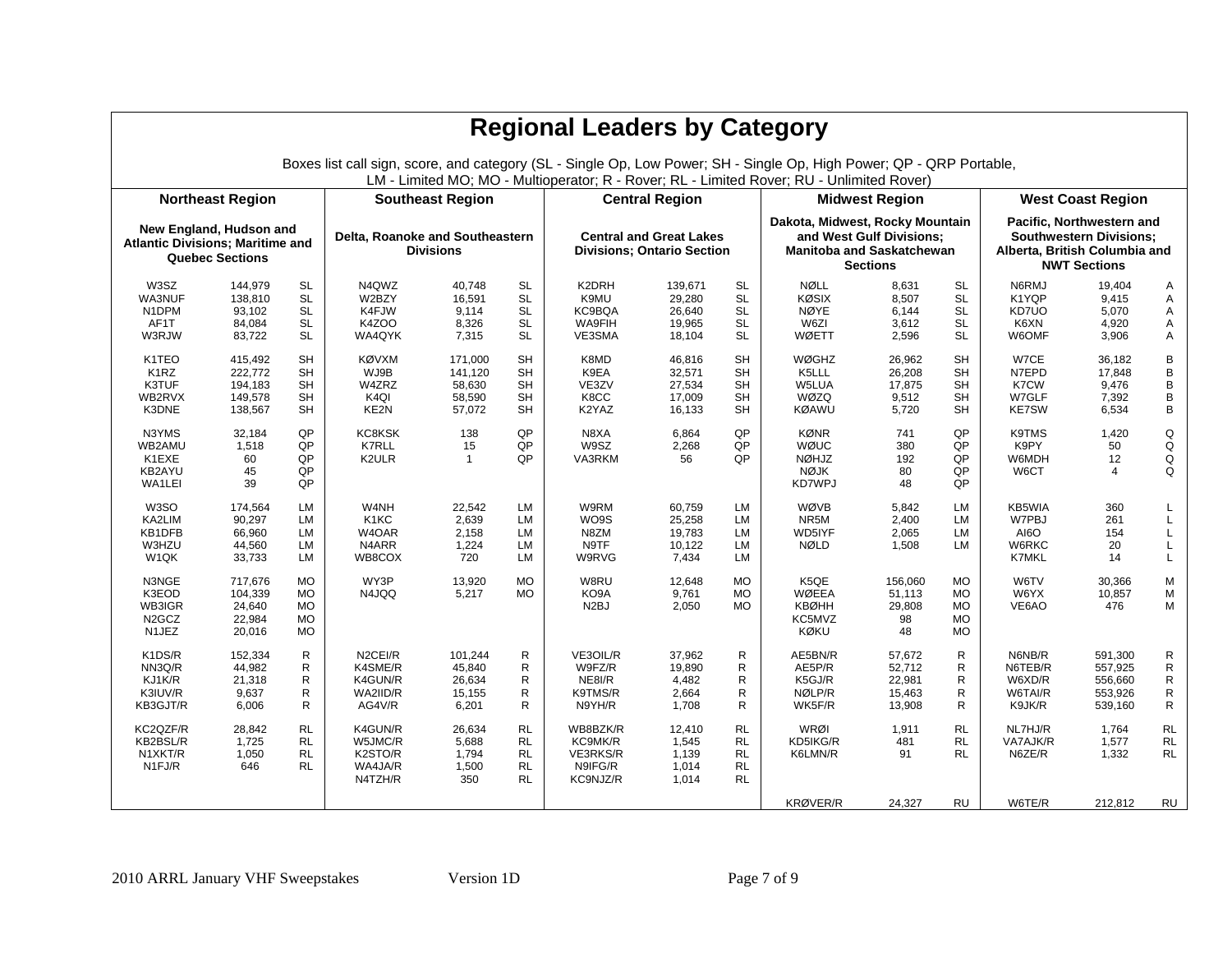#### **Multioperator (MO)**

The Multioperator category is a truly unlimited event – no holds barred!! A participant in this category may operate on any number of bands simultaneously for the full 48-hour contest period. There are a total of 37 entries in this category for the 2010 event, down from 53 entries in last year's competition, but significantly higher than the 27 entries in 2008. The top-scoring MO entry is N3NGE of Morgantown, PA with a score total of 717,676 points, up significantly from their 568k score in 2009. The second position is awarded to the team at the station of Marshall, K5QE in Hemphill, Texas with 156,060 points, down significantly from their 2009 showing. Position three goes to Allen, K3EOD of Vineland, NJ scoring 104,339 points, followed by Jim, WØEAA of Ramah, CO and W6TV, the Trowel Radio Club station in Fresno, CA. The final six through ten top MO finalists include KBØHH, WB3IGR, N2GCZ, N1JEZ and KE1LI in order.

#### **Rover Categories**

There are three distinct categories for rover stations, each of which had participation: Rover (R), Limited Rover (RL), and Unlimited Rover (RU). In the Rover (R) category operation on all bands is permitted but there can be no more than two operators. This category can produce some very large scores using a technique known as 'grid circling' that has been perfected by several well-known West Coast contesters. The scores produced by the top six R class entries are substantially higher than these same operators produced last year, and the 2009 scores were higher than those of 2008. There must be a limit as to how high these scores can reach, although it is likely that creative West Coast rover enthusiasts will find a way to reach even higher achievement levels! All but one of the top ten Rovers were located in California.

The leading score for the 2010 competition was produced by Wayne, N6NB/R of Tustin, CA with a score of 591,300 points, which exceeded his winning score in 2009 by more than 195,000 points! Second place was taken by Dave, N6TEB/R of Downey, CA with 557,925 points. Third place goes to Art, W6XD/R of Costa Mesa, CA with 556,660 points, followed closely by Carrie, W6TAI/R of Yucca Valley, CA with 553,926 points and John, K9JK/R of Palatine, IL at 539,160 points. K9JK/R is the only non-California entry in the top ten Rover listing. The bottom five of the top ten competitors in the Rover category are AF6O/R, KK6KK/R, N6VI/R, KJ6CNO/R, and WB2WIK/R in order.

The Limited Rover (RL) category requires that participants use their choice of only four bands. Most RL activity will be found on the bottom four VHF+ bands (50, 144, 222 and 432 MHz). The top position goes to Steve, KC2QZF/R of Clarence Center, NY with 28,842 points which is a significant improvement over his 2009 fifth-place, 7805-point score. Second place was taken by Steve, K4GUN/R of Spotsylvania, VA with 26,634 points, followed in third place by Mike, WB8BZK/R of Algonquin, IL with 12,410 points. W5JMC/R of Alexandria, VA claims fourth place with 5,688 points, while fifth place goes to Mel, WRØI/R of Sedgwick, KS. The sixth through tenth RL places are awarded to K2STO/R, NL7HJ/R, KB2BSL/R, VA7AJK/R and KC9MKL/R in order.

The final category is Unlimited Rover (RU), which allows more than two operators in a single vehicle. There were only two competitors this year compared with five in the 2009 event, although there was only one competitor in the 2008 competition. The top position is awarded to David, W6TE/R of Fresno, CA with 212,812 points, followed by Eric, KRØVER/R of Littleton, Colorado with 24,327 points.